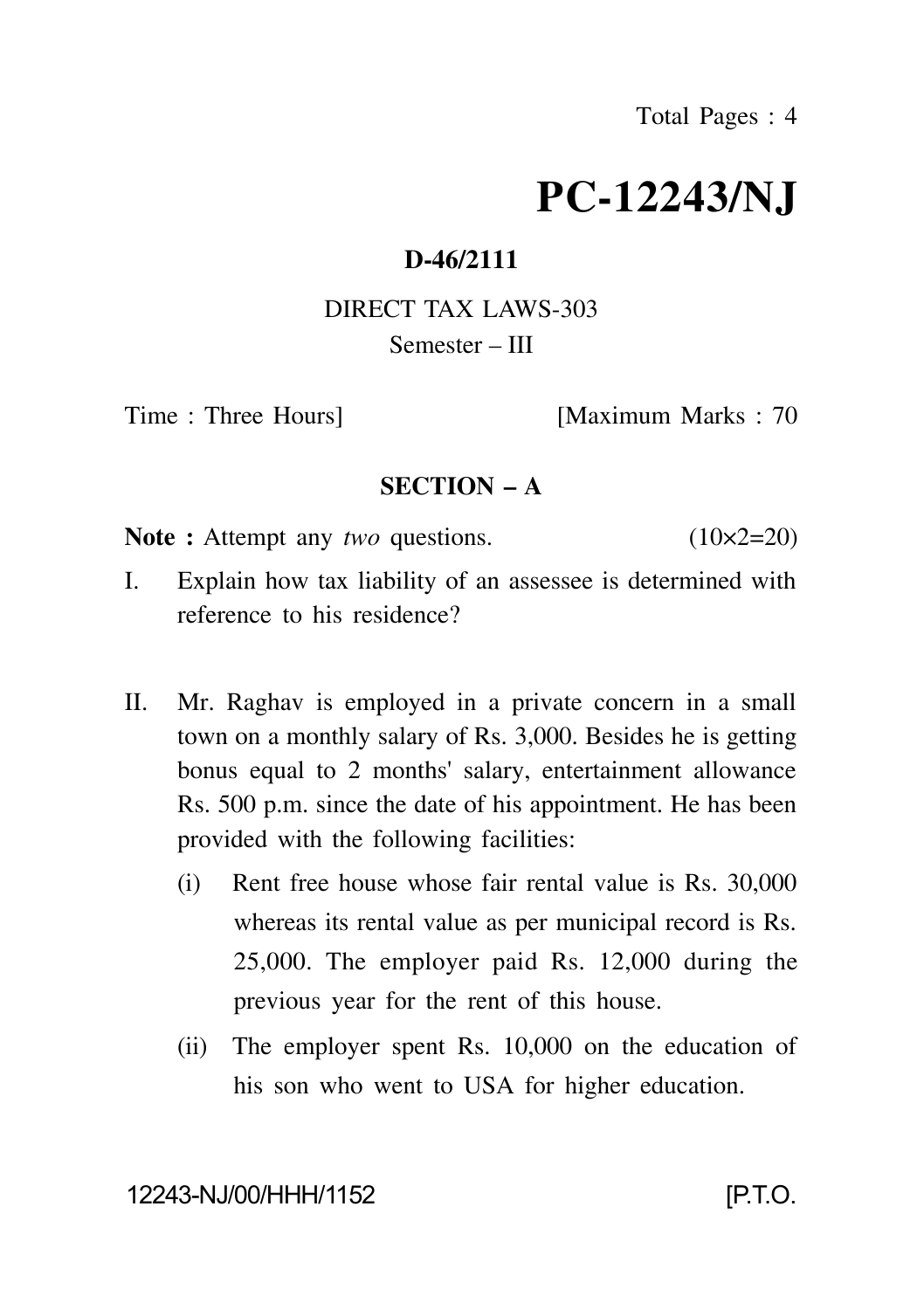- (iii) He is also provided with a car of 1.6 litre engine capacity which he uses for personal as well as official purposes. He joined the concen in 1987.
- (iv) A gift voucher of Rs. 2,000 was given.

Determine his taxable salary for the current assessment year.

- III. Discuss the income tax provisions relating to short term capital gains and long term capital gains. How is long term capital gain computed ?
- IV. Hari Krishnan, resident individual, submits the following particulars of income for the previous year :

Dividend from REC International Limited (Indian company) (Gross) Rs. 4,800, dividend from Ram Finance Limited Rs. 2,700, Interest paid on capital borrowed for the purpose of investment in shares of Ram Finance Limited Rs. 4,200. Collection charges in respect of dividend Rs. 460. Winning from lottery net amount Rs. 70,000, tax deducted at source Rs. 30,000. Interest received on securities issued by the Government of Singapore Rs. 20,570. Determine the income chargeable under the head 'Income from other sources' for the current assessment year.

#### **SECTION – B**

Note : Attempt any *two* questions. (10×2=20)

V. "An assessee is not only liable in respect of his own incomes for tax purposes but his liability may extend to some other incomes also." Comment.

12243-NJ/00/HHH/1152 2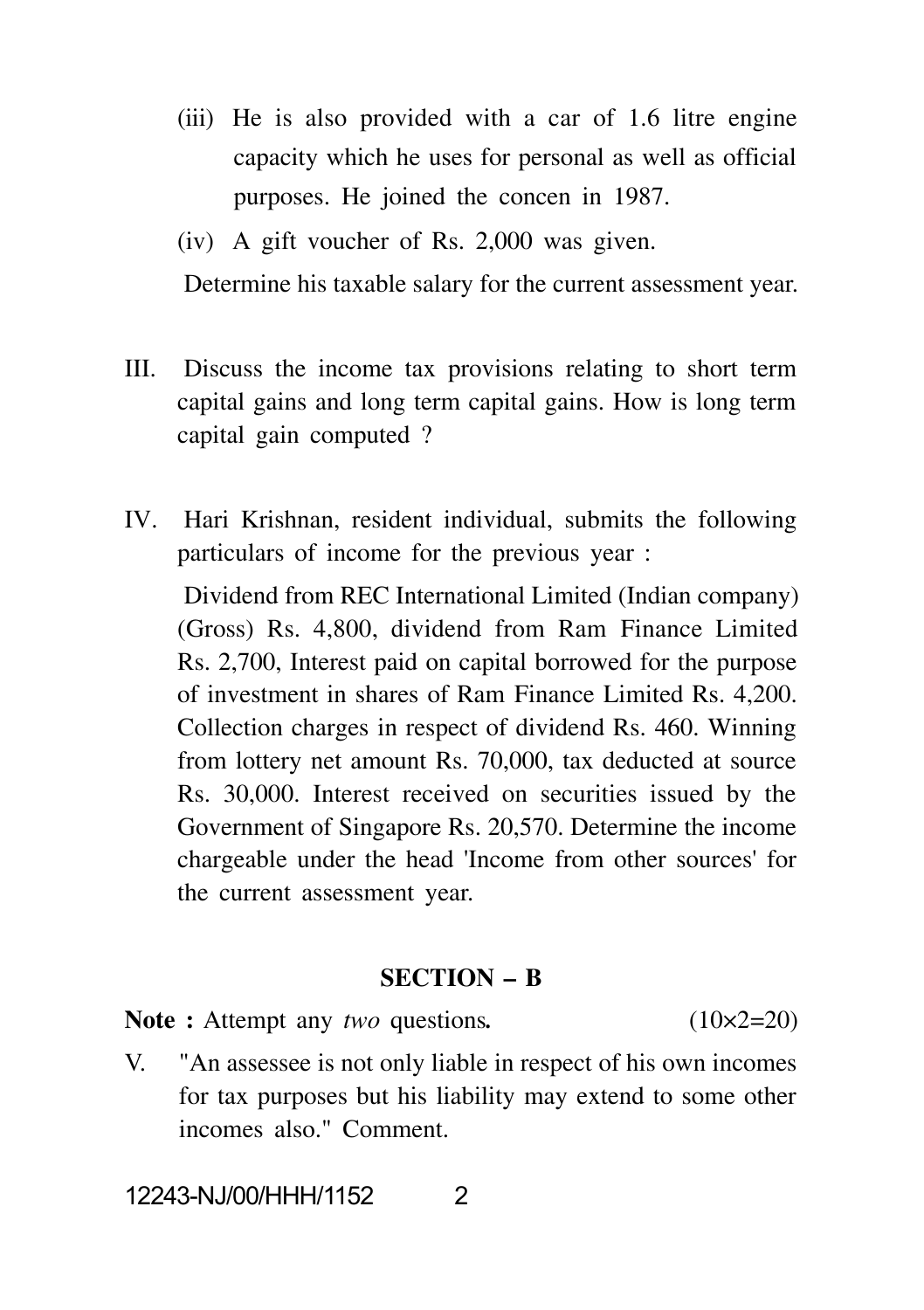- VI. Discuss the Provisions regarding set-off of the losses while computing the total income.
- VII. Mrs Chauhan, a professor and author, furnishes the following information for the current assessment year:

Rs.

| Taxable salary                                           | 73,000   |  |
|----------------------------------------------------------|----------|--|
| Royalty income                                           | 1,38,000 |  |
| Contribution towards Public Provident Fund               | 32,000   |  |
| Contribution towards Statutory Provident Fund            | 16,000   |  |
| Purchased infrastructure bond                            | 20,000   |  |
| Payment of insurance premium on the life                 |          |  |
| insurance policy of major married son                    |          |  |
| (Sum assured Rs. $80,000$ )                              | 18,000   |  |
| Investment in National Savings Certificates              |          |  |
| (VIII Issue)                                             | 15000    |  |
| Repayment of loan taken from LIC for                     |          |  |
| construction of a house                                  | 42,000   |  |
| Find out the deduction allowable to Mrs Chauhan u/s 80C. |          |  |

- VIII.You are required to compute the total income of Dr Manukant for the current assessment year from following particulars :
	- (a) Basic salary Rs. 18,175 p.m.
	- (b) He owns a house property and the same is let out on a monthly rent of Rs. 1,250. Municipal value of house